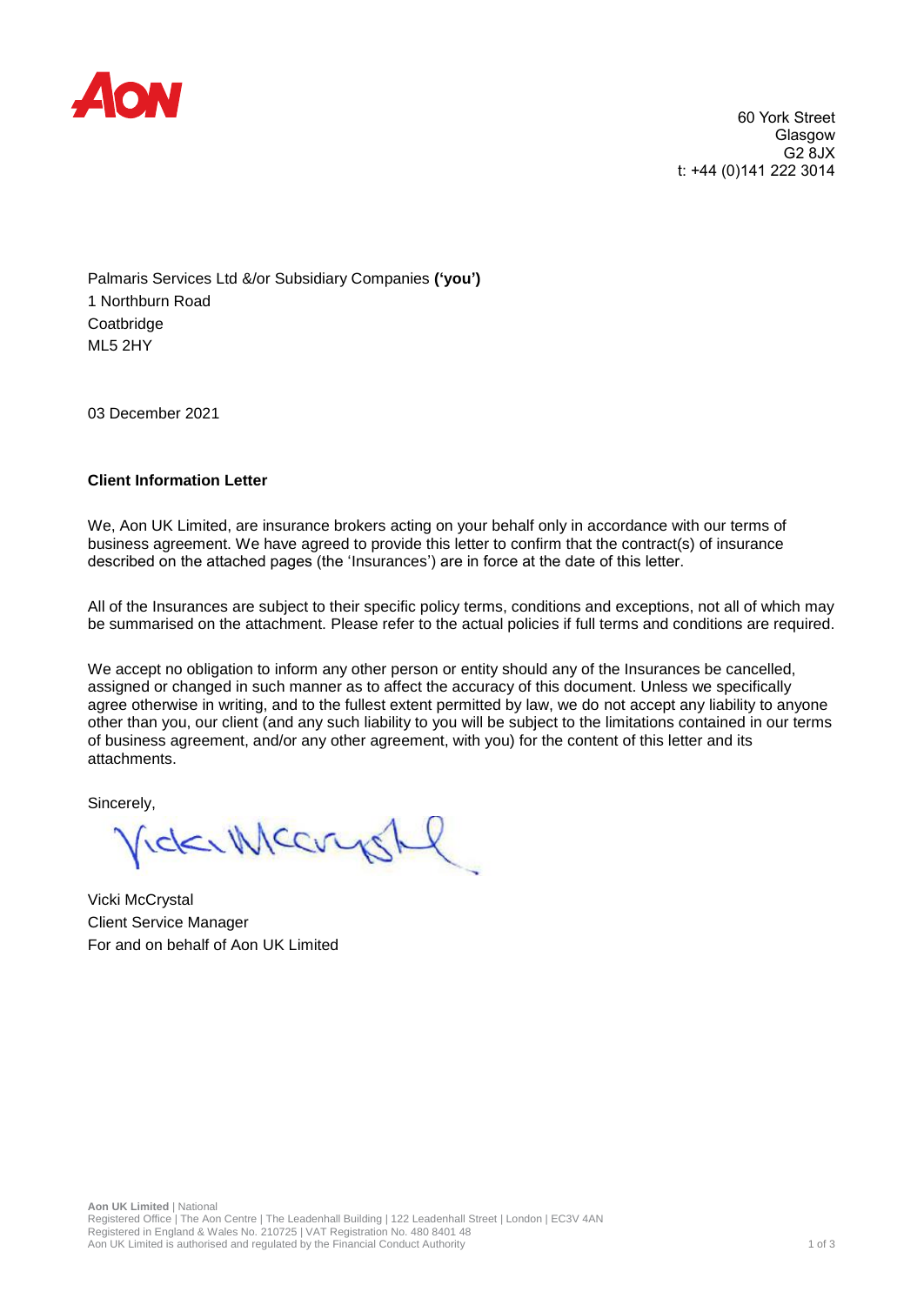

## **The Insurances**

| Insured                     | Palmaris Services Ltd &/or Subsidiary Companies                                                                                                                                    |  |
|-----------------------------|------------------------------------------------------------------------------------------------------------------------------------------------------------------------------------|--|
| <b>Business Description</b> | Facilities management including manned security, cleaning services, property<br>services, electronic fire & security, central station/CCTV monitoring                              |  |
| <b>Insurer</b>              | QBE Europe SA/NV, a Belgian incorporated insurance company<br>via Sutton Specialist Risks Scheme                                                                                   |  |
| <b>Policy Number</b>        | 10006928SF                                                                                                                                                                         |  |
| <b>Policy Period</b>        | 01 December 2021 to 30 November 2022 both days inclusive                                                                                                                           |  |
| Limit of Indemnity          | GBP 10,000,000 any one occurrence / unlimited in any one period of<br>insurance. Limit applies in the aggregate in respect of Products Liability and<br><b>Pollution Liability</b> |  |
| Excess / Deductible         | Asbestos accidental discovery - £5,000 each and every claimant<br>$\bullet$                                                                                                        |  |
|                             | Work in or on server rooms and data centres - GBP 2,500<br>$\bullet$                                                                                                               |  |
|                             | Guarding in or on building sites, car compounds or open cast mines,<br>$\bullet$<br>escape of water - GBP 1,000                                                                    |  |
|                             | Work on or involving sprinklers and wet risers - GBP 2,500<br>$\bullet$                                                                                                            |  |
|                             | Service Indemnity (motor vehicle and contents property damage) GBP 500<br>$\bullet$<br>any one claim                                                                               |  |
|                             | Work involving underground services, excavation or underground cabling<br>$\bullet$<br>GBP 2,500 any one occurrence                                                                |  |
|                             | Libel, slander or defamation $-$ excess due is the % show of claim value $-$<br>$\bullet$<br>10% any one occurrence                                                                |  |
|                             | Any Other Work - GBP 250<br>$\bullet$                                                                                                                                              |  |
|                             | Rented or leased premises - GBP 100<br>$\bullet$                                                                                                                                   |  |
|                             | Financial Loss - GBP 500 any one claim<br>$\bullet$                                                                                                                                |  |
| Other                       | Indemnity to Principal - Included<br>$\bullet$                                                                                                                                     |  |
|                             | Inefficacy Extension - Included<br>$\bullet$                                                                                                                                       |  |
|                             | Loss of Keys Extension - GBP 75,000 in the aggregate; Deductible 10% of<br>$\bullet$<br>loss or GBP 250 whichever is the greater                                                   |  |

## **Public & Products Liability**

|  |  | <b>Employers' Liability</b> |
|--|--|-----------------------------|
|--|--|-----------------------------|

| Insured              | Palmaris Services Ltd &/or Subsidiary Companies                                                  |  |
|----------------------|--------------------------------------------------------------------------------------------------|--|
| Insurer              | QBE Europe SA/NV, a Belgian incorporated insurance company<br>via Sutton Specialist Risks Scheme |  |
| <b>Policy Number</b> | 10006928SF                                                                                       |  |
| <b>Policy Period</b> | 01 December 2021 to 30 November 2022 both days inclusive                                         |  |
| Limit of Indemnity   | GBP 10,000,000 any one occurrence                                                                |  |